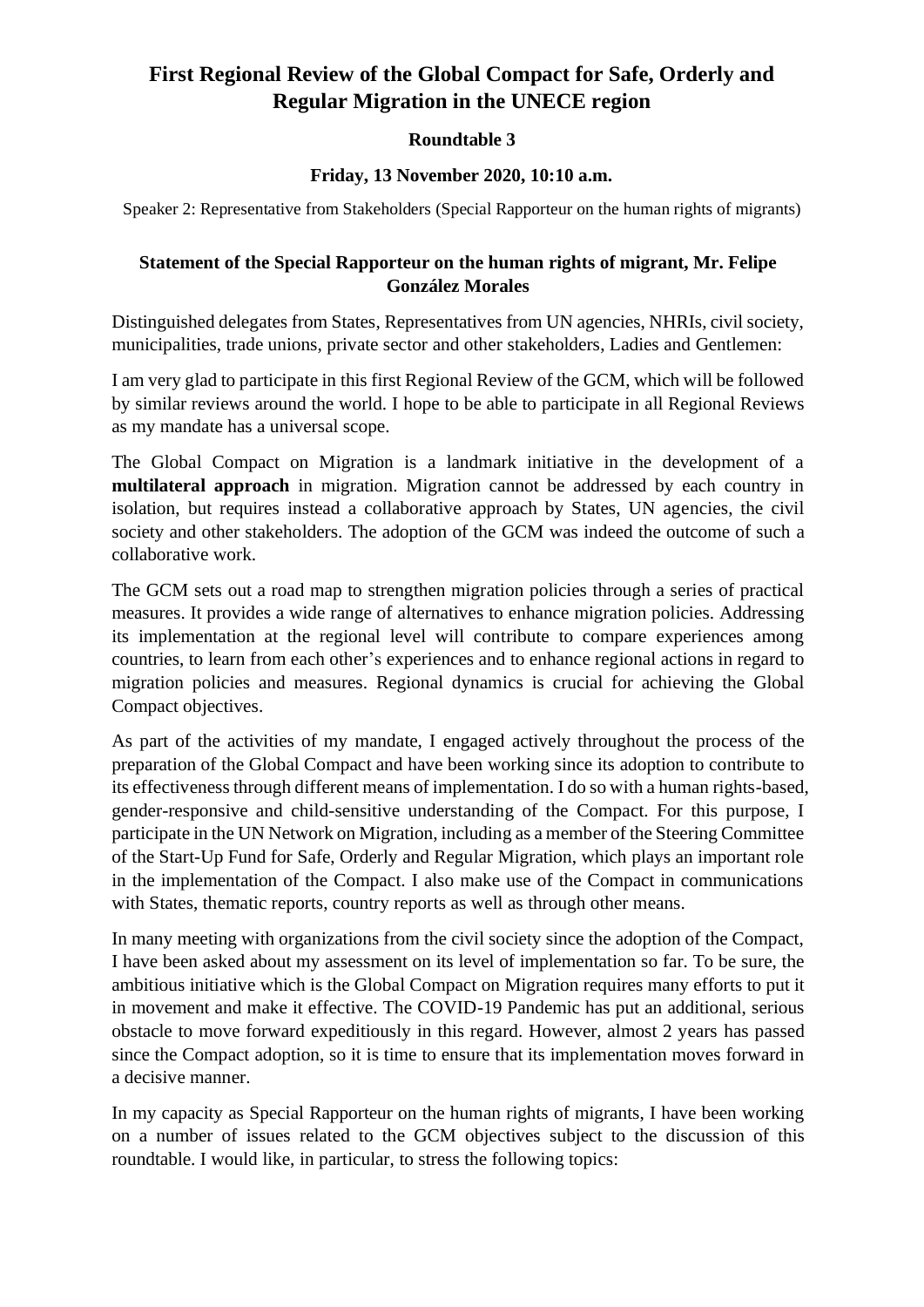# **First Regional Review of the Global Compact for Safe, Orderly and Regular Migration in the UNECE region**

### **Roundtable 3**

### **Friday, 13 November 2020, 10:10 a.m.**

Speaker 2: Representative from Stakeholders (Special Rapporteur on the human rights of migrants)

• **Collective responsibility to save lives of migrants in distress at sea**. This implies an active role of States. It also requires the adoption of measures to ensure protection of humanitarian initiatives oriented to this purpose and not criminalizing them. In my recent report to the Human Rights Council about the Right to Freedom of Association of Migrants and their Defenders, I emphasized the legitimacy of humanitarian actions in this regard and the States obligation to guarantee the human rights of those who undertake such actions.

• **Coordinated EU external border management that ensures security of migrants**. This should be at all times consistent with human rights standards, including the protection of the right to life, the right to physical integrity and the *non-refoulement* principle, among others;

**Strengthened regional response to smuggling of migrants;** eradicating trafficking in person and enhanced protection of migrant victims of trafficking. These responses should make sure that they do not criminalize as smugglers or traffickers those who save the lives of migrants and asylum-seekers for humanitarian concerns, nor they should criminalize the migrants or asylum-seekers themselves.

### • **Safe and dignified return and readmission which guarantees due process, individual assessment and uphold the prevention of collective expulsion.**

In relation to these issues, my mandate has received information on a number of practices in the region in violation of international standards. A list of the most relevant of them should include the following:

- **Pushbacks, sometimes violent operations;**
- **Forced returns outside official procedures;**
- **Lack of individual assessments which impair the right to seek asylum**; and
- **Collective expulsions on land and at sea**

Since I took office, 3 years ago, I have transmitted, often jointly with other Special Procedure mandate holders, a number of letters to concerned Member States in this regard. I have also addressed these issues in country reports and at thematic reports.

While recognizing challenges encountered by all countries in the world in responding to the current public health crisis. I wish to emphasize that **migrants are among those in the most vulnerable situations**. I am particularly concerned about the reduced capacity to save lives at sea, the suspension of access to asylum procedure and the lack of appropriate COVID-19 preventive measures at immigration detention facilities during the pandemic.

I would like to refer Member States to the **Joint Guidance Note on the Impacts of the COVID-19 Pandemic on the Human Rights of Migrants**, prepared jointly by my mandate and the Committee on Migrant Workers, issued in last May, for some recommendations the two mechanisms wish to share with Member States. I wish to highlight our recommendations